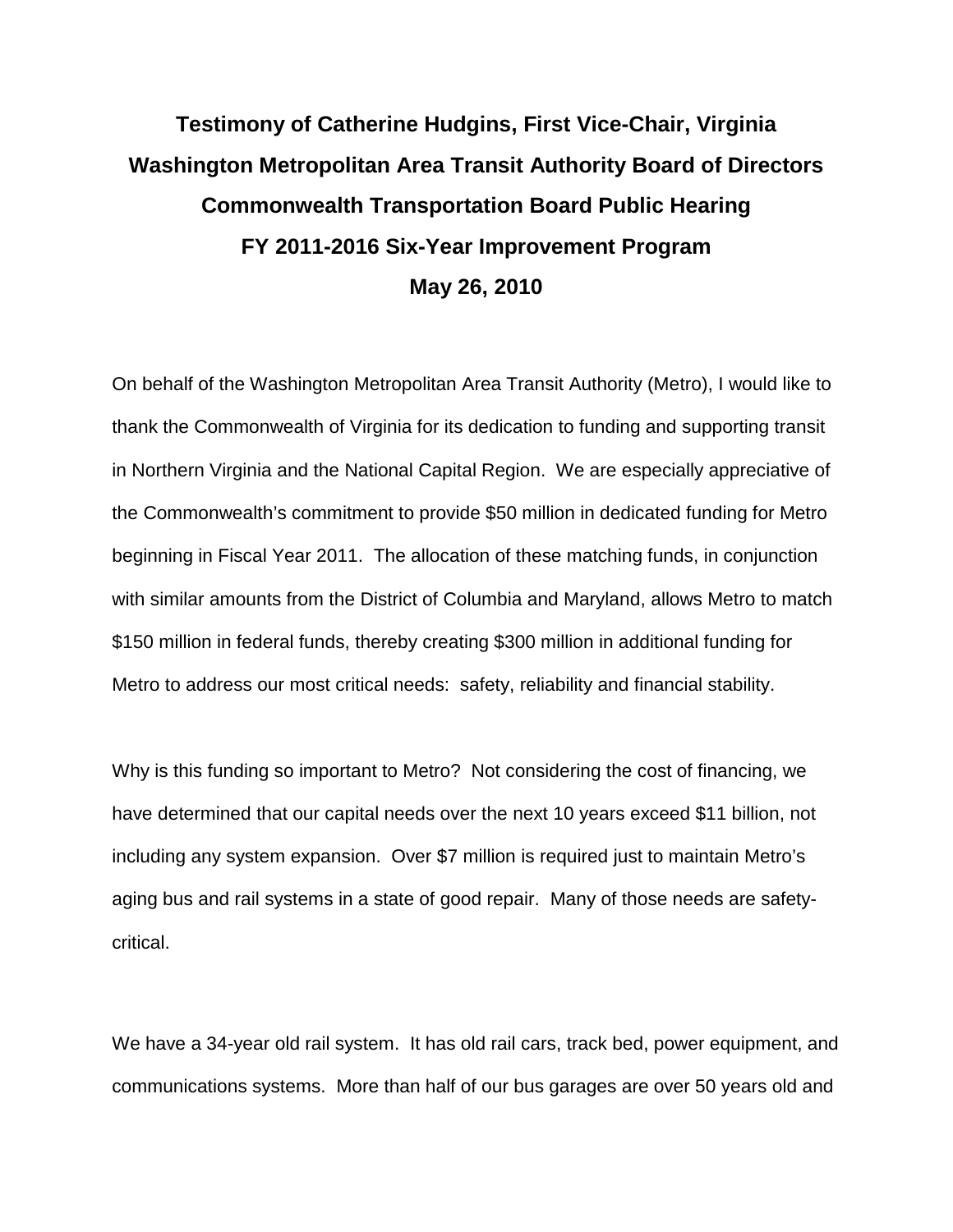some buses are 15 years old. As the equipment and facilities age, they become less reliable, break down more often, and need more maintenance. We have to replace our tracks, trains, and buses, and must rehabilitate our stations, bridges, and maintenance facilities. We have 30-year-old ventilation, lighting, and communications systems which must be maintained or replaced. Some of our station platforms are crumbling, our escalators and elevators need major repairs, and water is leaking into our tunnels. We must do all of the work required while providing service to 1.3 million customers daily on Metrorail and Metrobus.

We have been fortunate that the Commonwealth and our other funding partners have demonstrated such strong support for Metro's capital program. As a result, Metro has been able to build out a 106-mile rail system, operate a fleet of 1500 buses, and provide paratransit service to thousands of customers. We have also been able to make a number of critical investments in the system, including, for the first time, running 8-car trains.

Metro also makes numerous contributions to citizens' quality of life and the environment. Every year, the Metro system saves the region 75 million gallons of gasoline and reduces congestion, saving area residents approximately 60 hours in travel time per year. Metrorail takes 500,000 cars off the road each weekday and eliminates the need for 1,400 miles of highway lanes.